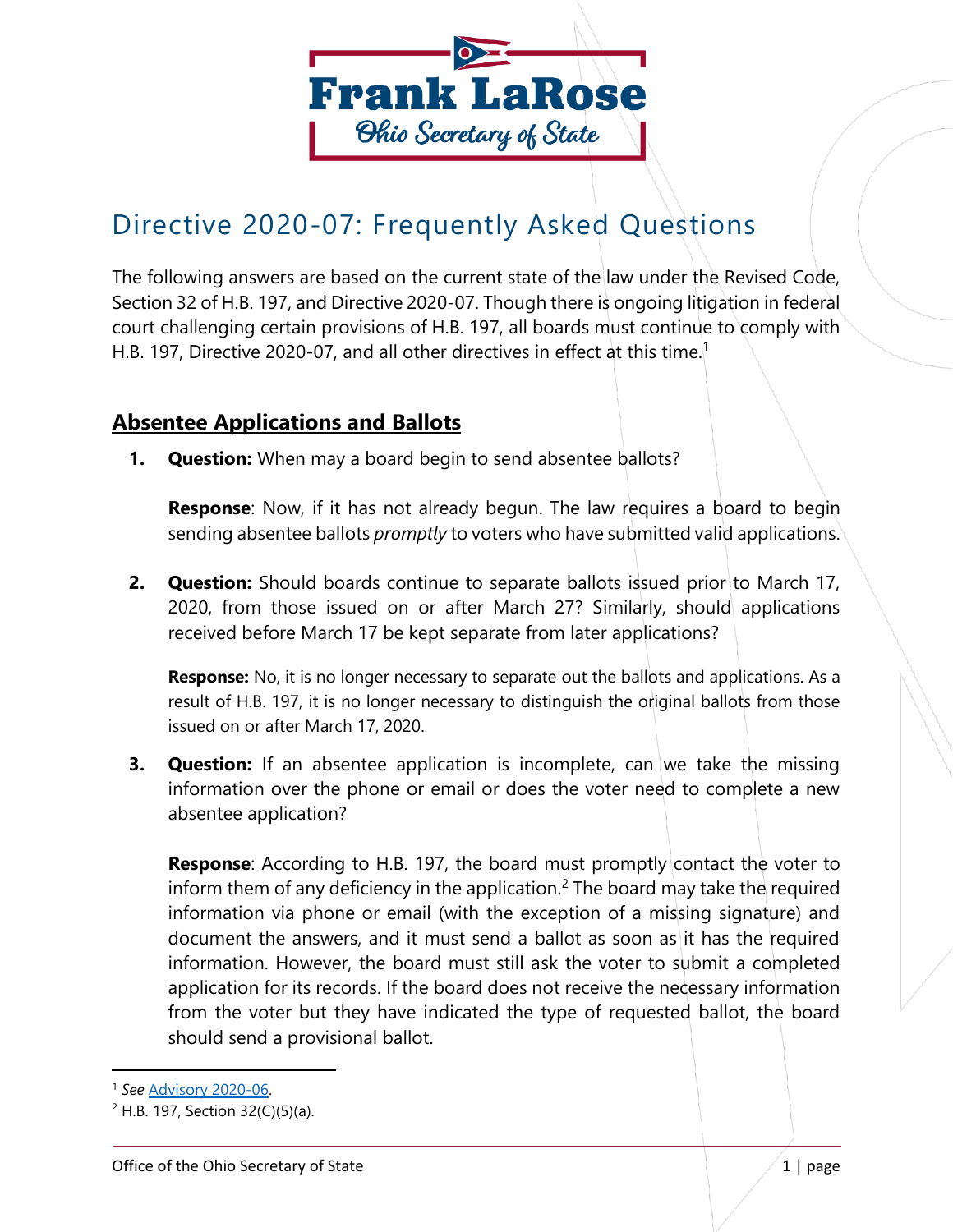**4. Question:** The board received absentee applications that it could not process and the voter never provided a complete application. On some of the applications, it appeared that the voter changed their address or name. Should we issue a provisional ballot or wait for the voter to respond with a complete application?

**Response:** As stated under Question 3, if an application was incomplete, the board must promptly notify the applicant of the additional required information.<sup>3</sup> The voter should be contacted via phone or email if that contact information is available. Boards should develop a timeline to allow a voter to correct an application, except in cases when the voter provided a different address or name on the absentee application. If the voter has moved but did not submit a change of address by February 18, the voter should be provided with a provisional ballot. Boards must ultimately provide a provisional ballot to a voter who never provides a complete application if the voter has at least indicated the type of ballot they wish to receive.<sup>4</sup>

**5. Question:** If a voter changed their name, can the voter vote a regular ballot?

**Response**: Yes, if the voter provides **Form 10-L** and a proof of the legal name change, a regular absentee ballot may be provided. Otherwise, the voter must receive a provisional ballot.

**6.** Question: How can a voter request an absentee ballot application?

**Response**: A voter can request an absentee ballot application by email, phone, or mail. However, the application must be either mailed or dropped off to the board of elections.

**7. Question:** The board received absentee requests that it could not process for the March 17, 2020 Primary Election because the application was considered "late." May the board now process the request?

**Response**: If the voter has not cast a ballot and the application is otherwise valid, the application must be processed.

<sup>3</sup> H.B. 197, Section 32(C)(5)(a).

<sup>4</sup> H.B. 197, Section 32(C)(7).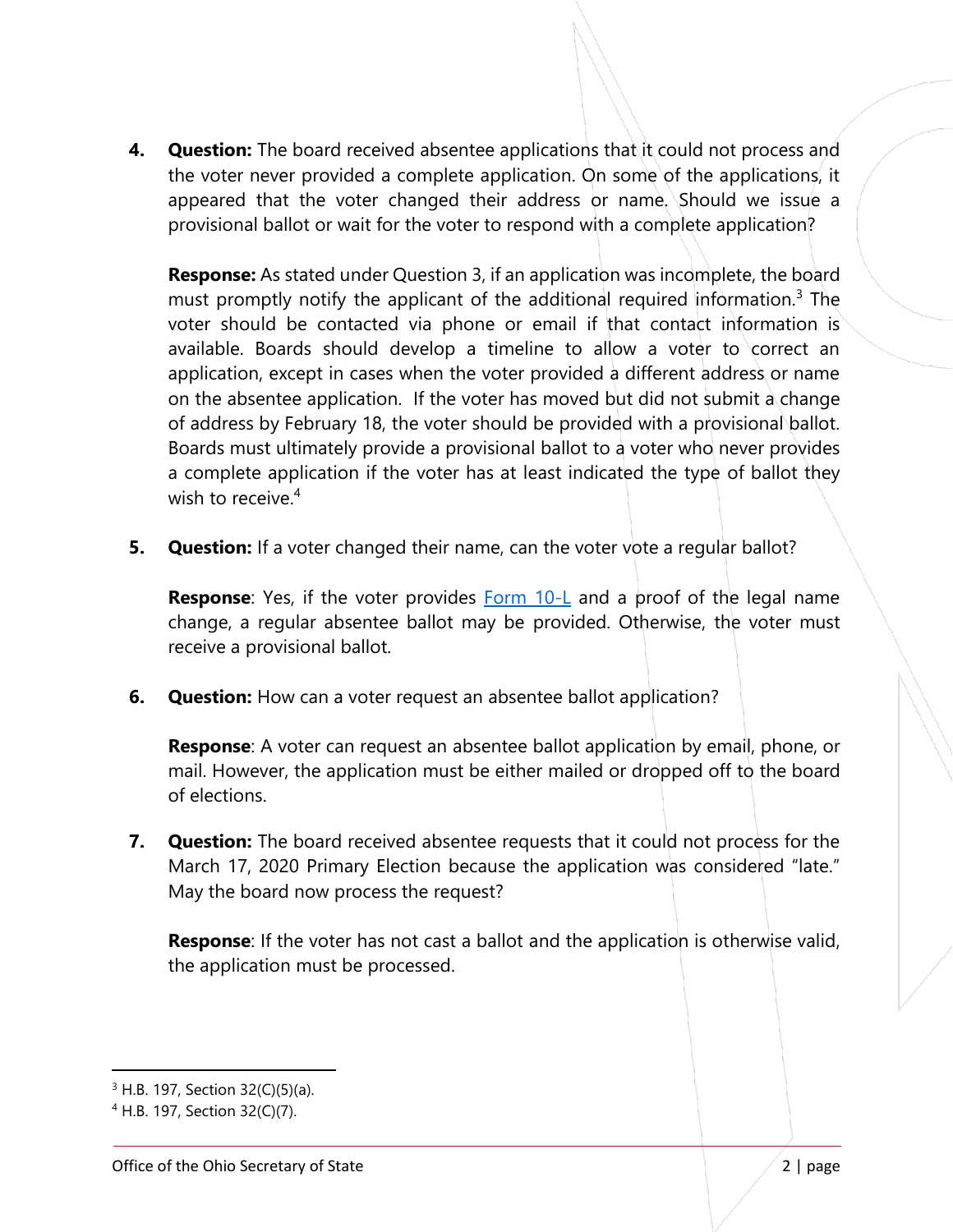## **Provisional Ballots**

**8. Question:** Can provisional ballots be mailed?

**Response**: Yes, for this election. Refer to **Directive 2020-07** for instructions.

**9. Question:** A voter provided an application with a different address other than the address at which they are registered to vote. The voter's new address is in the same. precinct. Can the voter receive a regular ballot?

**Response:** A voter who moves within the precinct should be provided a ballot and instructions to complete a voter registration form. The voter may receive a regular absentee ballot.<sup>5</sup>

**10. Question:** If a voter has moved after March 17, 2020, will they be required to cast a provisional ballot?

**Response**: If the voter was not properly registered at the address at which they are requesting a ballot and the address is in a different precinct, the voter should receive a provisional ballot.<sup>6</sup> If the voter remains in the same precinct, they may receive a regular ballot and instructions to complete a voter registration form.

**11. Question:** What about voters not registered in our county...should we check Voter Query before we send a provisional ballot?

**Response**: If the voter is not registered in your county, send a provisional ballot. The board, upon receipt of the provisional ballot, will determine if the provisional ballot is eligible to be counted.<sup>7</sup>

 $5 R.C. 3503.16(B)(1)(a)$ .

<sup>6</sup> [R.C. 3503.16.](http://codes.ohio.gov/orc/3503.16)

<sup>7</sup> [R.C. 3503.16.](http://codes.ohio.gov/orc/3503.16)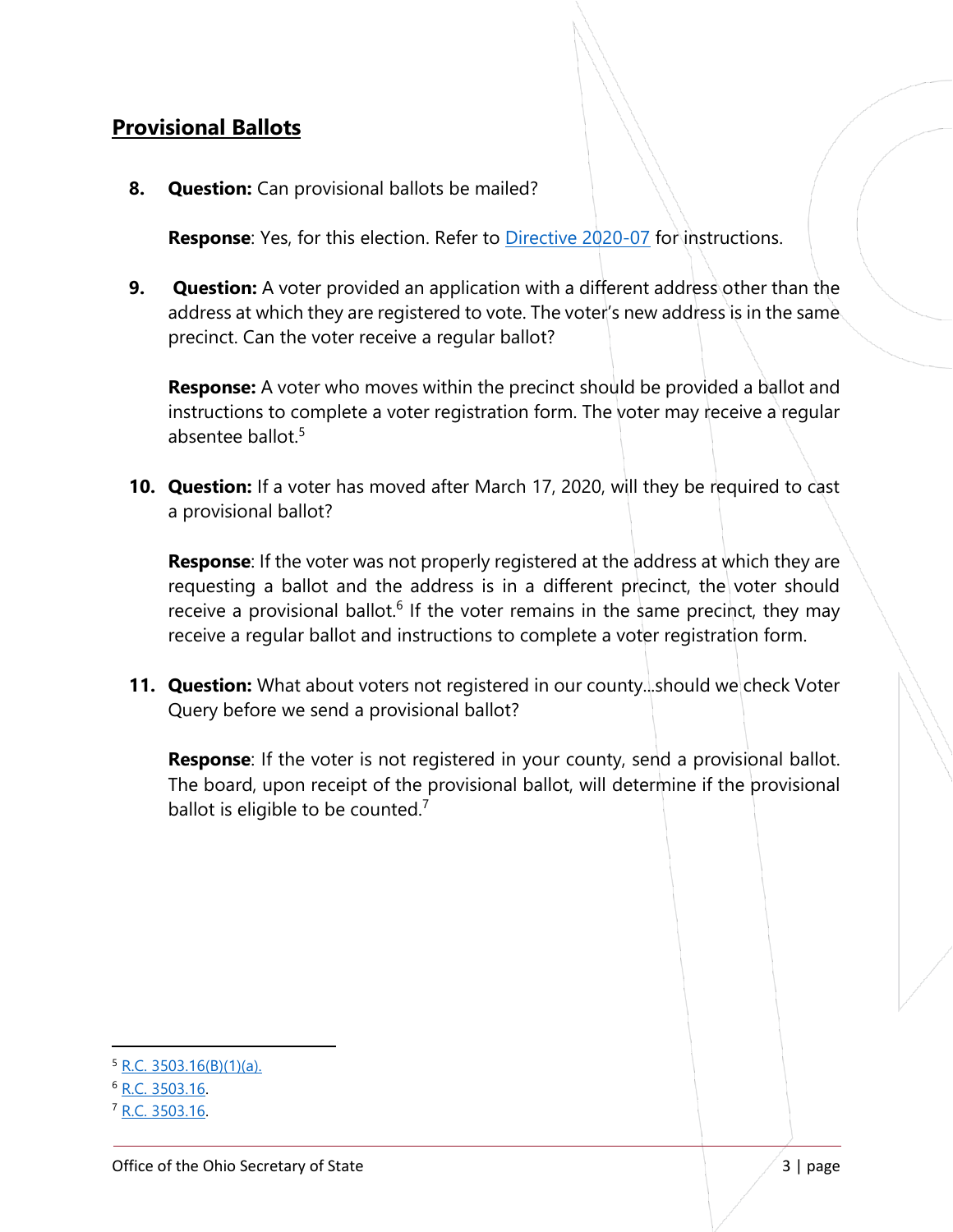## **Absentee Return Envelopes**

**12. Question:** Can we use our current absentee envelopes, or must they be redesigned?

**Response**: Absentee ballot return envelopes do not need to be redesigned if the board uses a postage meter or applies stamps to the return envelopes. If the board decides to use a business reply mail permit, the return envelope will need to contain the necessary artwork from the USPS.

# **Form 11-S**

**13. Question:** Do we continue to send a Form 11-S to voters who provided an absentee identification envelope with non-conforming or incomplete information received after Monday, March 16, 2020?

**Response:** Yes. The board should continue to follow the instructions provided in [Chapter 5, page 30 of the EOM.](https://www.sos.state.oh.us/globalassets/elections/directives/2019/eom_12-2019/eom_ch5_2019-12-18.pdf)

## **In-Person Voting**

**14. Question:** How is a qualifying disability determined for in-person voting?

**Response**: To be eligible to vote in-person, the person must be an elector who has not already cast a ballot in this election, who was registered to vote as of February 18, 2020, and who is in one of the following two categories:<sup>8</sup>

- A person who has a disability, and who wishes to cast absent voter's ballots using a direct recording electronic voting machine or marking device that is accessible for voters with disabilities, including nonvisual accessibility for the blind and visually impaired, in a manner that provides the same opportunity for access and participation, including privacy and independence, as for other voters.
- An elector who is unable to receive mail at the place where the elector resides or at another location.

The board must communicate to voters that in-person voting is limited in this way, but it must not question a voter's assertion that they are disabled or unable to receive mail.

 $\overline{a}$ 

<sup>8</sup> H.B. 197, Section 32(D)(1).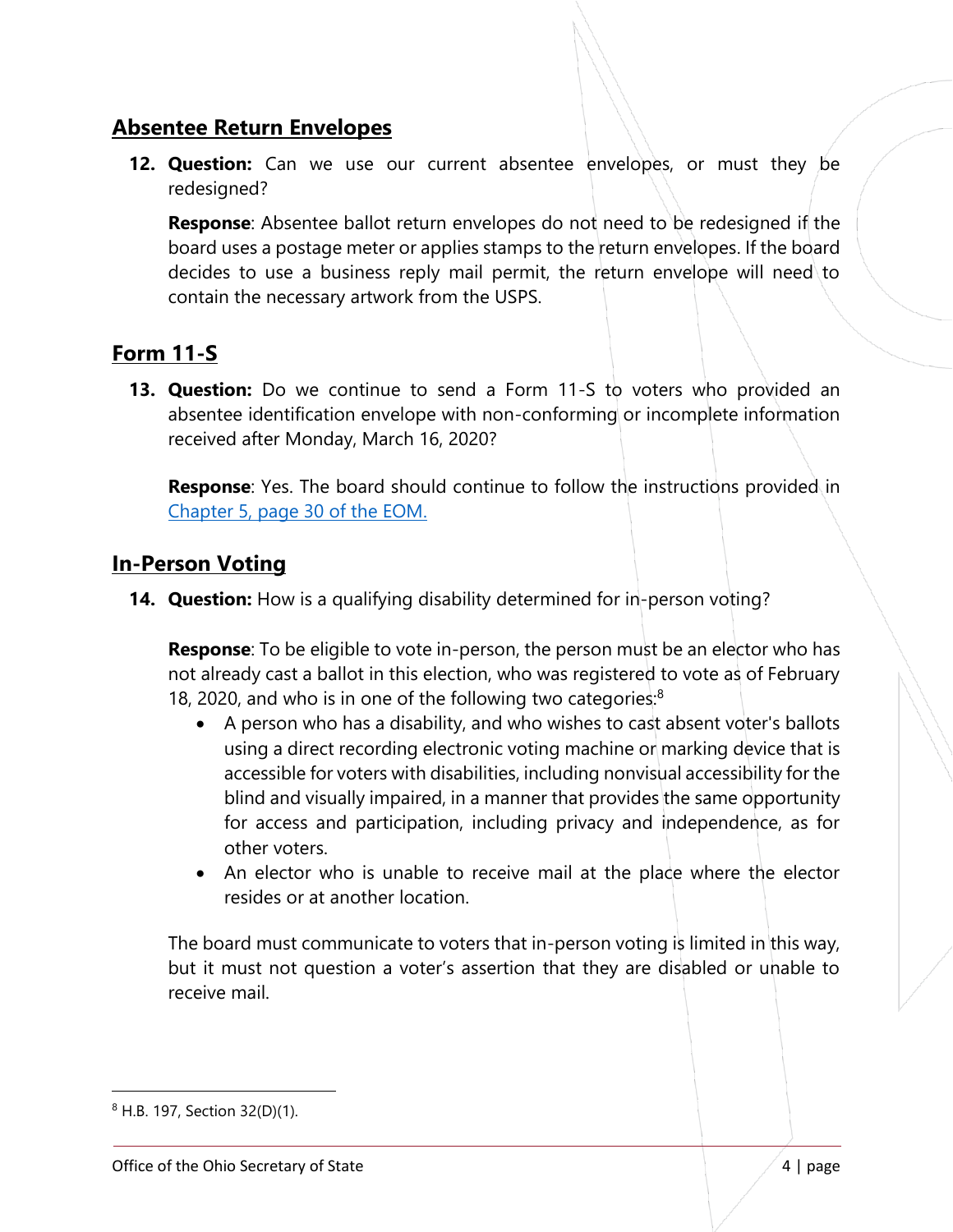**15. Question:** Do voters who vote at the board offices on April 28th cast their ballot through a scanner or by inserting the ballot into an absentee ID envelope?

**Response**: If a board uses a hybrid or optical-scan voting system, paper ballots cast in-person on April 28, 2020 may be scanned and do not need to be placed in an identification envelope.

**16. Question:** Are we allowing any provisional voting in the office?

**Response**: See the answer to Question 14 above. Provisional ballots may be sent by mail to absentee voters. If a voter who is qualified to vote in-person on April 28 requires a provisional ballot, the board may issue a provisional ballot as it would on Election Day.

**17. Question:** Will the state be providing personal protective equipment ("PPE") to the boards of elections for the in-person voting portion of the election other than the hand sanitizer and gloves the board currently has available?

**Response**: The state's current priority is to provide PPE supplies to medical professionals. Please discuss your PPE supply needs with your local health department or emergency management agency. The reimbursement program providing funding to counties to help offset the cost of purchasing disinfectant and other supplies useful in stopping the spread of contagious diseases has been extended to cover eligible items purchased between February 26, 2020 through July 3, 2020. Eligible items for reimbursement include, but are not limited to, sanitizer, disinfectants, disinfecting or antibacterial wipes, disposable gloves, rubbing alcohol or isopropyl, or any other sanitizing materials. Please submit receipts to [SGeib@OhioSOS.gov](mailto:SGeib@OhioSOS.gov) by July 31, 2020.

## **Ballot Scanning and Eventual Tabulation**

**18. Question:** When can we begin to scan the ballots?

**Response**: The board may begin to scan properly cast absentee ballots at any time. Boards are prohibited from tabulating any results until 7:30 p.m. on April 28, 2020.

**19. Question:** Regarding reporting vote tabulation results on April 28, 2020, will this timeline be delayed on a board by board basis until all voters have left the BOE, which may be after 7:30 p.m.?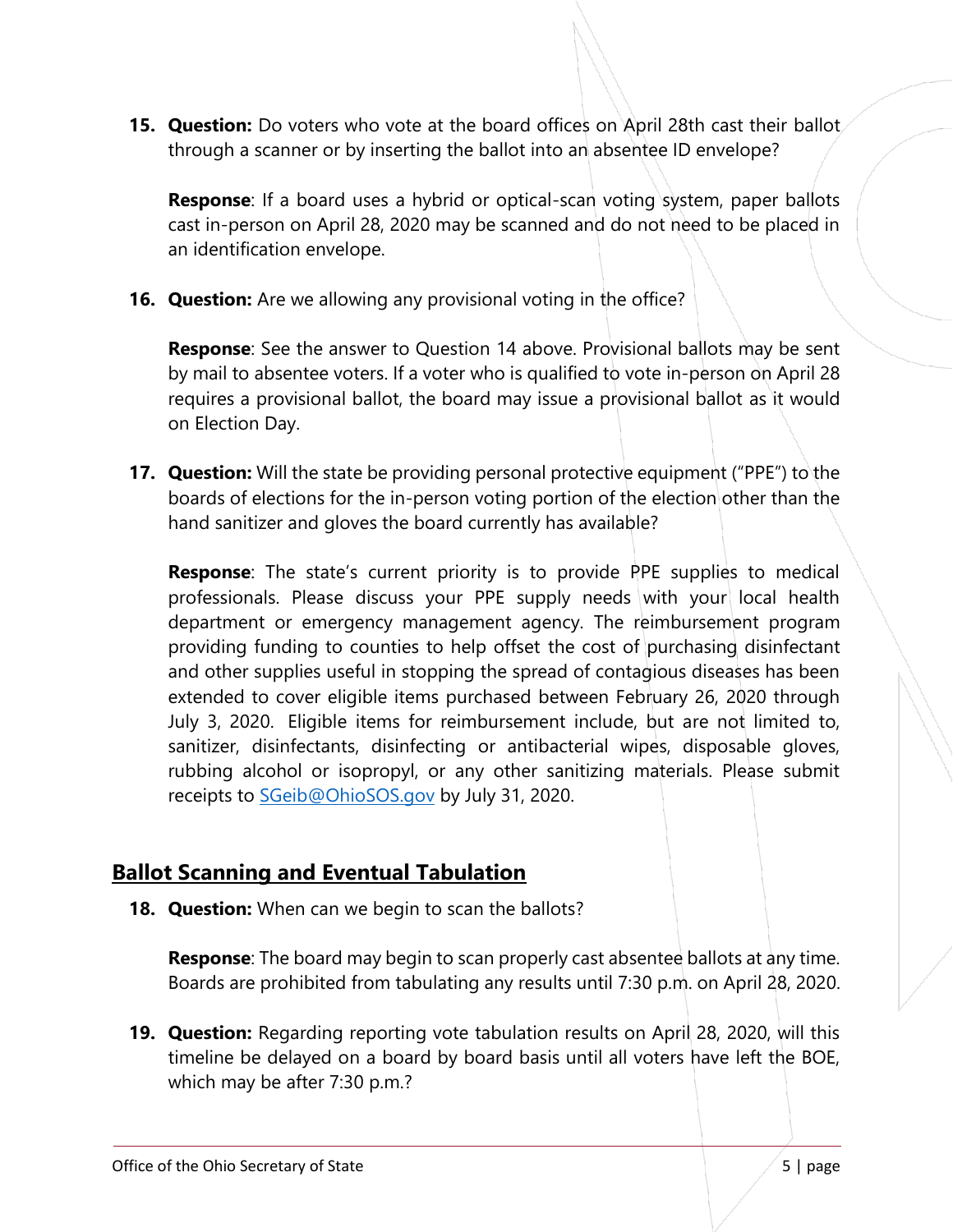**Response**: More information is forthcoming regarding the ENR reporting timelines for April 28, 2020.

**20. Question:** If a voter requests an absentee ballot now but already requested one earlier, and we did not receive a ballot back before March 17, do we need to send them a Provisional or would they need to contact us saying they didn't receive the old ballot? You mentioned they may vote if they didn't "cast" a ballot.

**Response**: The voter may cast the original ballot. They do not need to request a new one. If the voter completes a new absentee ballot request form, the board should contact the voter. If the voter still has their old ballot, they can vote that original ballot or return it to the board as soiled. If the voter does not have the original ballot, the board must treat the original ballot as soiled and issue a new ballot.

#### **Postmarks on Ballots**

**21. Question:** Will there still be a postmark on those pieces of mail that are pre-paid meter with no date?

**Response**: Yes, metered mail will be postmarked and if the voter is at all concerned, the voter should take the ballot to the post office and have them apply the postmark.

#### **Drop Boxes**

**22. Question:** Is 24/7 video surveillance sufficient to monitor a ballot drop box?

**Response**: Yes, video surveillance is sufficient.

**23. Question:** Does a drop box have to be accessible from the outside of the board office? Our office is within the courthouse.

**Response**: H.B. 197 states, "The board shall place a secure receptacle outside the office of the board for the return of ballots under this section." Boards should place the drop box outside the board's office in a location that is ADA-accessible. If the board has questions specific to its situation, it should consult with its county prosecutor to interpret the requirements of H.B. 197 appropriately.<sup>9</sup>

 $\overline{a}$ 

<sup>9</sup> H.B. 197, Section 32(E)(1).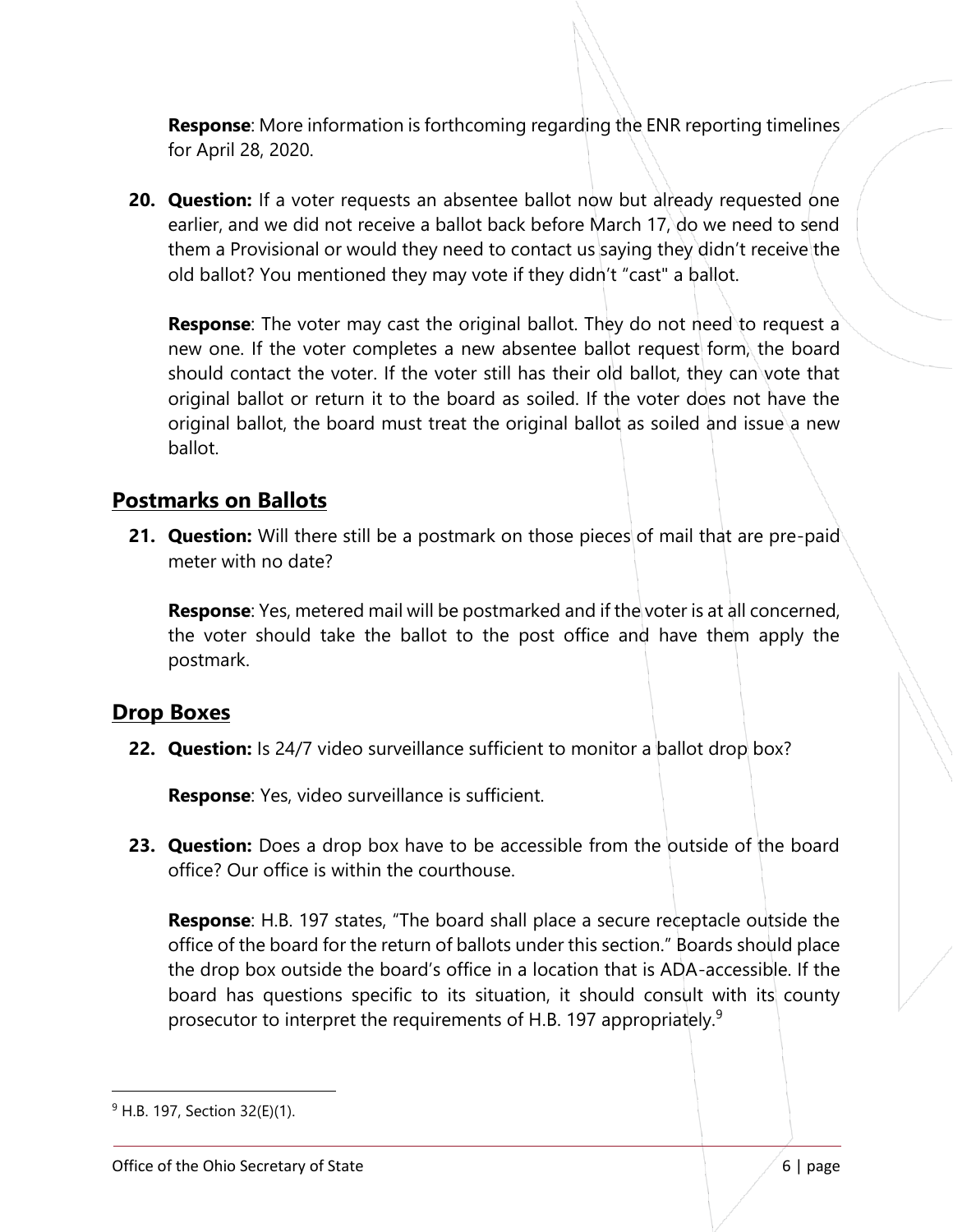## **Election Day Ballots**

**24. Question:** The board is going to use its Election Day ballots to mail out to voters. What are some suggestions?

**Response**: The board should ensure that the stub remains attached to the ballot. Many boards print "Do Not Remove Stub" on the ballot stub when printing its absentee ballots. However, the Election Day ballots may not have this notice printed on the stub. The board should ensure the instructions to the voter are clear to prevent the stub from being removed by the voter.

Although the Election Day ballots do not have printed on the ballot "Absent Voter's Ballot" per  $R.C. 3509.01(B)$ , since nearly all ballots will be provided via mail, it is not necessary to print "Absent Voter's Ballot" on these ballots. However, a board is permitted to do so, provided it does so in a consistent and uniform method.

A board may find that using Election Day ballots is not feasible because of its automated process in place for providing ballots by mail. Therefore, if the board has the ability to produce and provide ballots without using Election Day ballots, this is acceptable.

## **Daily Reporting of Absentee Applications**

**25. Question:** HB197 requires boards to submit the daily absentee report every day. Does that include weekends?

**Response**: A board of elections must submit the daily absentee report on any day absentee requests are received and processed.

**26. Question:** When should Boards report the absentee applications – several thousands in our case – received from 3-18 through today (or the start of this reporting)?

**Response**: Instructions were sent via email on April 1, 2020. Please work with your vendors to complete this task.